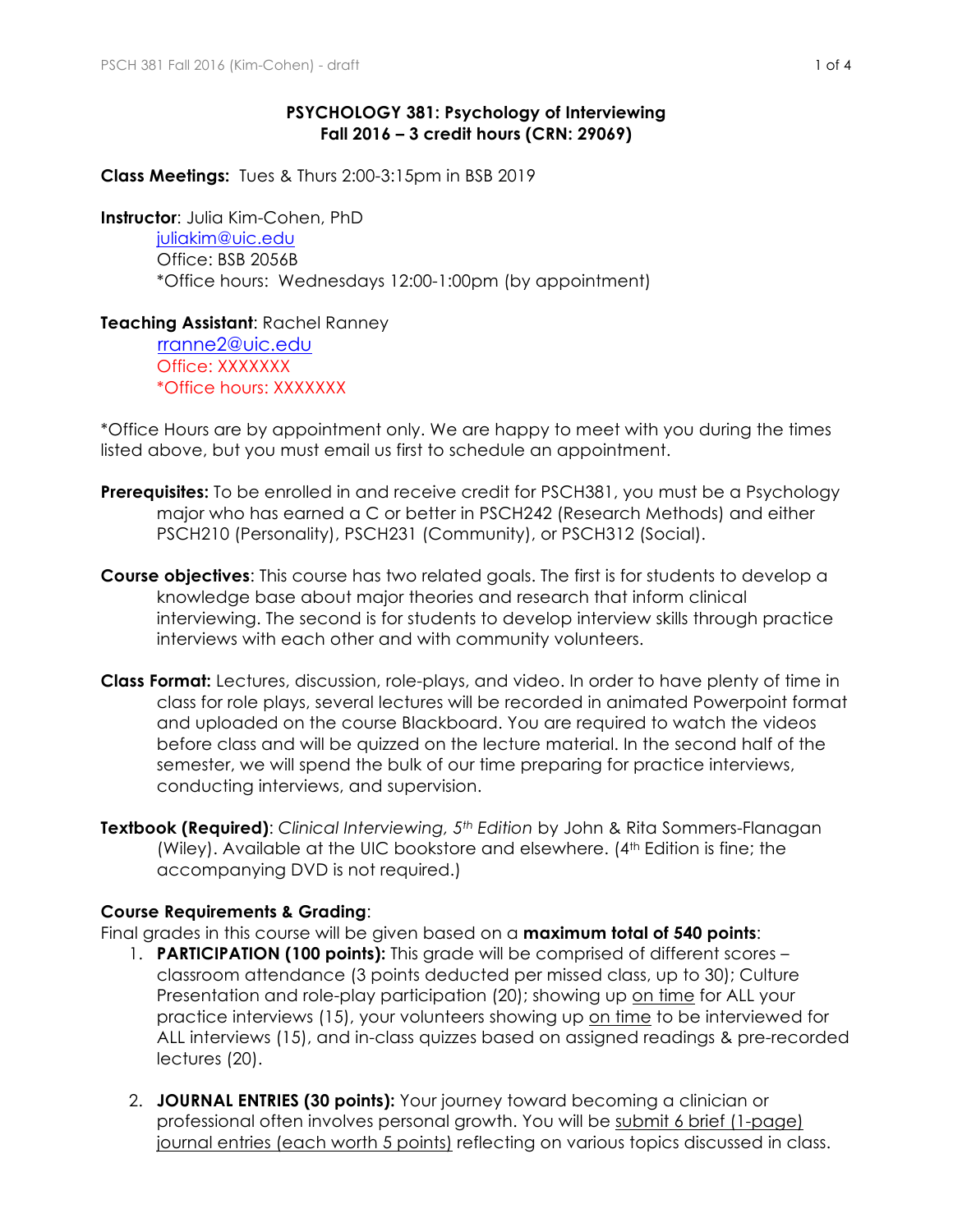Journal entries may be submitted at any time, but 3 must be submitted before and 3 after the midterm exam. Handwritten journal entries are preferred, but typed entries will be accepted. Please bring hardcopies to class. We ask that you be open and reflective, **focusing on the learning process** you are experiencing.

- 3. **EXAMS (200 points):** The Midterm and Final exams are each worth 100 points. Details regarding the format of the exams will be provided in class.
- 4. **PRACTICE INTERVIEWS (60 points; 3 interviews, 20 points each):** Each student will interview 2 volunteer interviewees. The first volunteer will be interviewed once for a 45-minute session. The second volunteer will be interviewed over two 45-minute sessions, one week apart. The instructor and teaching assistant will observe interviews. Performance on each interview will be rated on a 20-point scale.
- 5. **WRITTEN INTERVIEW REPORT 1 (50 points):** You will write an abbreviated intake report on the first practice interview you conduct over one 45-minute session. This report will not include the mini-mental status exam.
- 6. **FINAL WRITTEN INTERVIEW REPORT (100 points):** You will write an intake report on the complete practice interview you conduct over two 45-minute sessions. This report will include results the mini-mental status exam.

Final grades will be determined by total points as follows:

A: 486– 540 B: 432 – 485  $C: 378 - 431$  $D: 324 - 377$ F: less than 324

In the event of partial points, I will round up final grades if the decimal point is .5 or higher. If the decimal is anything lower than .5, I will round the final grade down (e.g., .499 is rounded down). Absolutely no exceptions will be made to these policies.

# **Policies & Procedures:**

- **Attendance policy:** Attendance in class is essential. Not only will attendance directly impact your participation grade, it will impact how much you learn and get out of the class. Your absence will also affect the experience of your classmates with whom you will do role plays, so please make every effort to attend. Attendance will be taken each day. Anyone who arrives more than 10 minutes late to class will be marked absent.
- **Class participation:** This course will consist of active discussion and multiple role plays. Students must read assigned material before class in order to be prepared. Students will also be expected to participate in the role plays, alternating as mock interviewer, interviewee, and observer.
- **Lecture slides:** PDF copies of lecture slides will be posted on Blackboard after each class. However, please keep in mind that lecture slides will not be an adequate substitute for attending class, paying attention, and taking notes.
- **Correspondence:** Students often ask how they should address me; you may address me as "Dr. Kim-Cohen" or "Professor Kim-Cohen." I typically respond to student emails within 12 hours (a bit longer over weekends).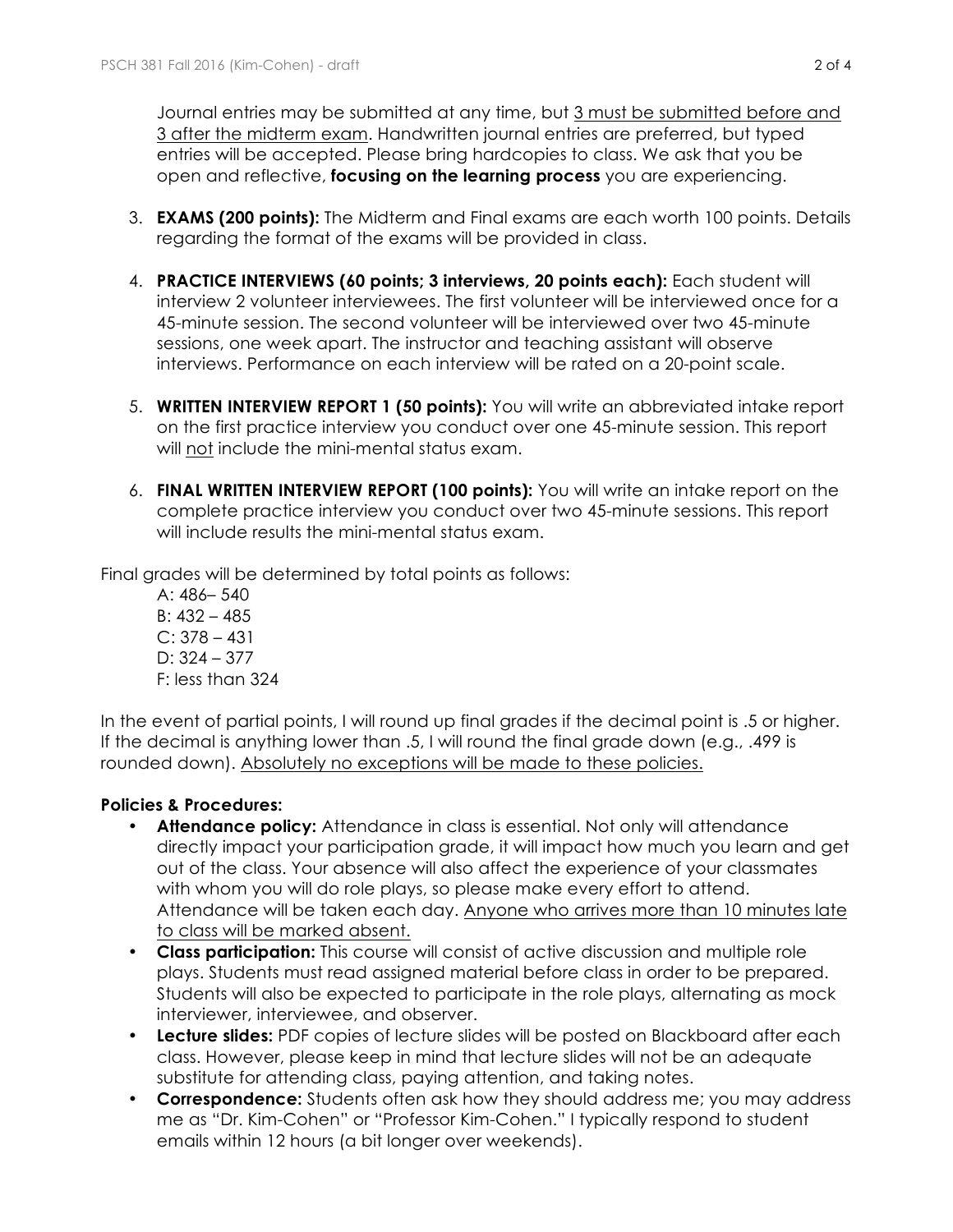- **Electronic devices:** Laptops, tablets, smart phones, etc. are **not allowed in class**. Any violation of this policy will be considered unprofessional and will affect your grade & evaluation. Please come to class prepared to take notes by hand. A recent experiment showed that taking notes by hand resulted in better long-term learning compared to taking notes on a laptop (see: http://bit.ly/1f7K7SY)
- **Cheating & plagiarism**: **Plagiarism occurs when you use someone else's text or**  ideas in your writing without citing that person as a reference. If a student is caught cheating on an exam or plagiarizing on a paper, that student will automatically receive an F for the course and the appropriate authorities within the university will be notified. Please be sure to review the UIC Department of Student Judicial Affairs (http://www.uic.edu/depts /sja/integrit.htm) for more information about the violation of Academic Integrity and its consequences.
- **Writing support:** I encourage you to schedule an appointment for individual writing tutoring at the UIC Writing Center: http://www.uic.edu/depts/engl/writing/. It's free and anonymous; you will rarely have such an opportunity to get help with your writing after you graduate so take advantage of this great resource while you can.
- **Students with disabilities:** I would be happy to work with any student to make reasonable accommodations. Please contact the instructor during the first week of class to discuss arrangements. Students with disabilities who require accommodations for access and participation in this course must be registered with the UIC Disability Resource Center (http://drc.uic.edu/students/ (312) 413-2103 or drc@uic.edu).

| Week           | <b>Date</b>        |              | <b>Topic</b>                                                                          | Reading    |
|----------------|--------------------|--------------|---------------------------------------------------------------------------------------|------------|
|                | <b>AUG 23</b>      | Tues         | Introduction, overview, syllabus                                                      |            |
|                | <b>AGU 25</b>      | <b>Thurs</b> | Introduction to Clinical Interviewing; Foundations<br>& Preparations                  | Ch. 1 & 2  |
| $\overline{2}$ | <b>AUG 30</b>      | Tues         | Basic Attending, Listening, & Action Skills:<br>Attending Behavior, Silence           | Ch.3       |
|                | SEPT 1             | Thurs        | Basic Attending, Listening, & Action Skills:<br>Paraphrasing                          | Ch.3       |
| 3              | SEPT 6             | Tues         | Basic Attending, Listening, & Action Skills:<br>Reflection of Feeling                 | Ch.3       |
|                | SEPT <sub>8</sub>  | Thurs        | Basic Attending, Listening, & Action Skills:<br>Validation, Interpretation, Immediacy | Ch.3       |
| $\overline{4}$ | SEPT <sub>13</sub> | Tues         | Directives: Questions                                                                 | Ch.4       |
|                | SEPT <sub>15</sub> | <b>Thurs</b> | <b>Culture Presentations 1</b>                                                        | <b>TBA</b> |
| 5              | SEPT <sub>20</sub> | Tues         | <b>Culture Presentations 2</b>                                                        |            |
|                | SEPT <sub>22</sub> | Thurs        | Directives: Giving Advice, Approval-Disapproval,<br>& Self-disclosure                 | Ch.4       |

### **Course Schedule (Please note: changes to the schedule will be announced in class & on BB)**